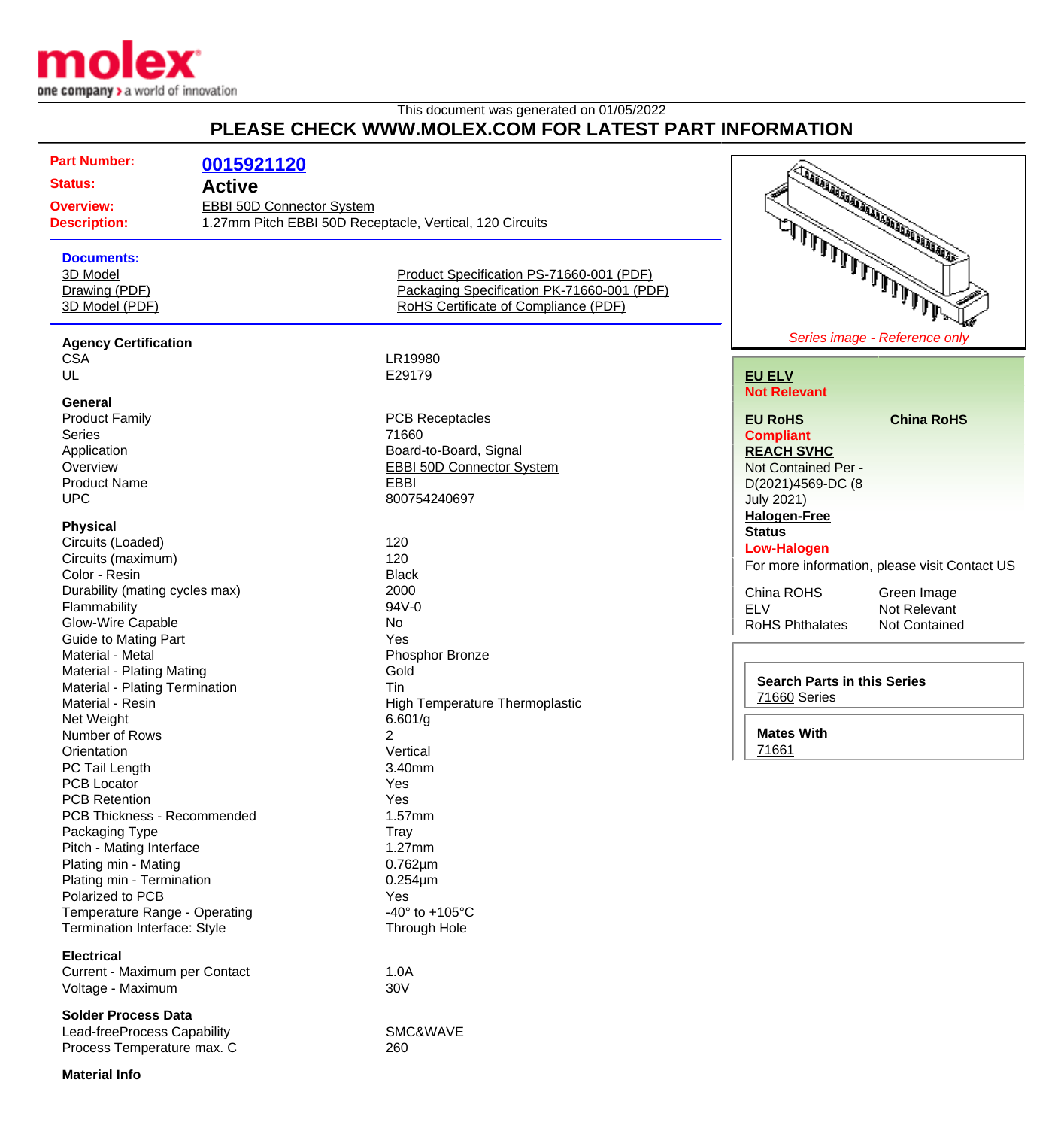**Reference - Drawing Numbers** Packaging Specification **PK-71660-001** Product Specification **PS-71660-001** Sales Drawing Sales Drawing SDA-71660-1XXX-001

## This document was generated on 01/05/2022 **PLEASE CHECK WWW.MOLEX.COM FOR LATEST PART INFORMATION**